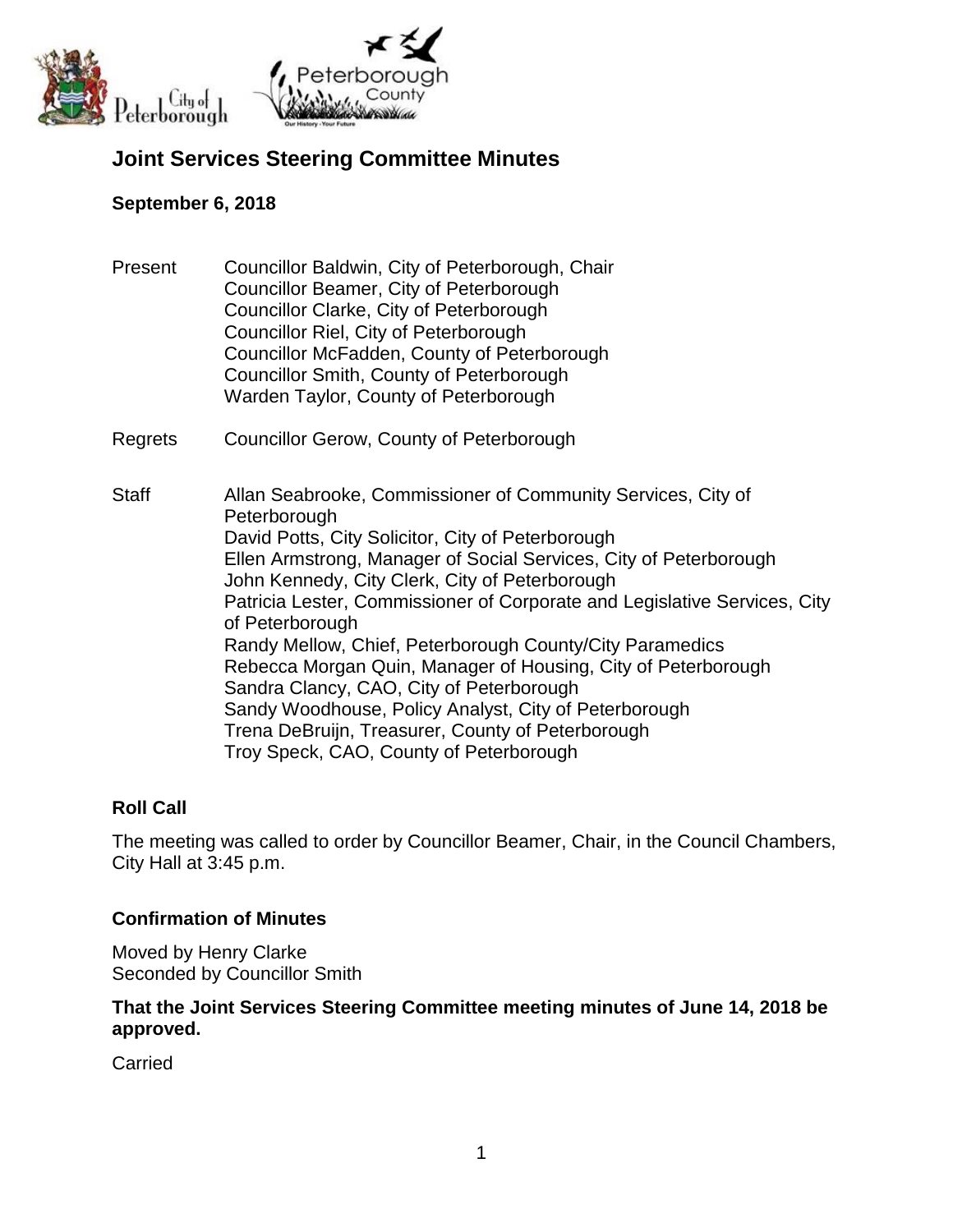### **Disclosure of Interest**

There were no disclosures of interest.

#### **Minutes for Information**

Moved by Councillor Riel Seconded by Gary Baldwin

#### **That the Age-friendly Peterborough Advisory Committee minutes of March 28, 2018 be received for information.**

**Carried** 

Peterborough County/City Paramedics Service (PCCP) Preliminary Draft 2019 Budget

Moved by Henry Clarke Seconded by Councillor Smith

**That the Joint Services Steering Committee (JSSC) receive the preliminary draft 2019 PCCP budget proposal and approve it to be forwarded to the City of Peterborough to act as a preliminary estimate to assist the City in their 2019 budget development; AND**

**That the JSSC recommend that Scenario 2 be used for the purposes of drafting the 2019 PCCP budget, where Scenario 2 includes a service enhancement converting the existing 6-month Buckhorn seasonal ambulance coverage to permanent full-year coverage with the addition of 6 new FTEs.**

**Carried** 

Review of the 10-year Housing and Homelessness Plan - Update Report CSSSJSSC18-008

Moved by Warden Taylor Seconded by Councillor McFadden

**That Joint Services Steering Committee endorse the recommendation outlined in Report CSSSJSSC18-008 dated September 6, 2018, of the Commissioner of Community Services as follows:**

**That Report CSSSJSSC18-008 and presentation on the 5-year Review of the 10 year Housing and Homelessness Plan be received for information.**